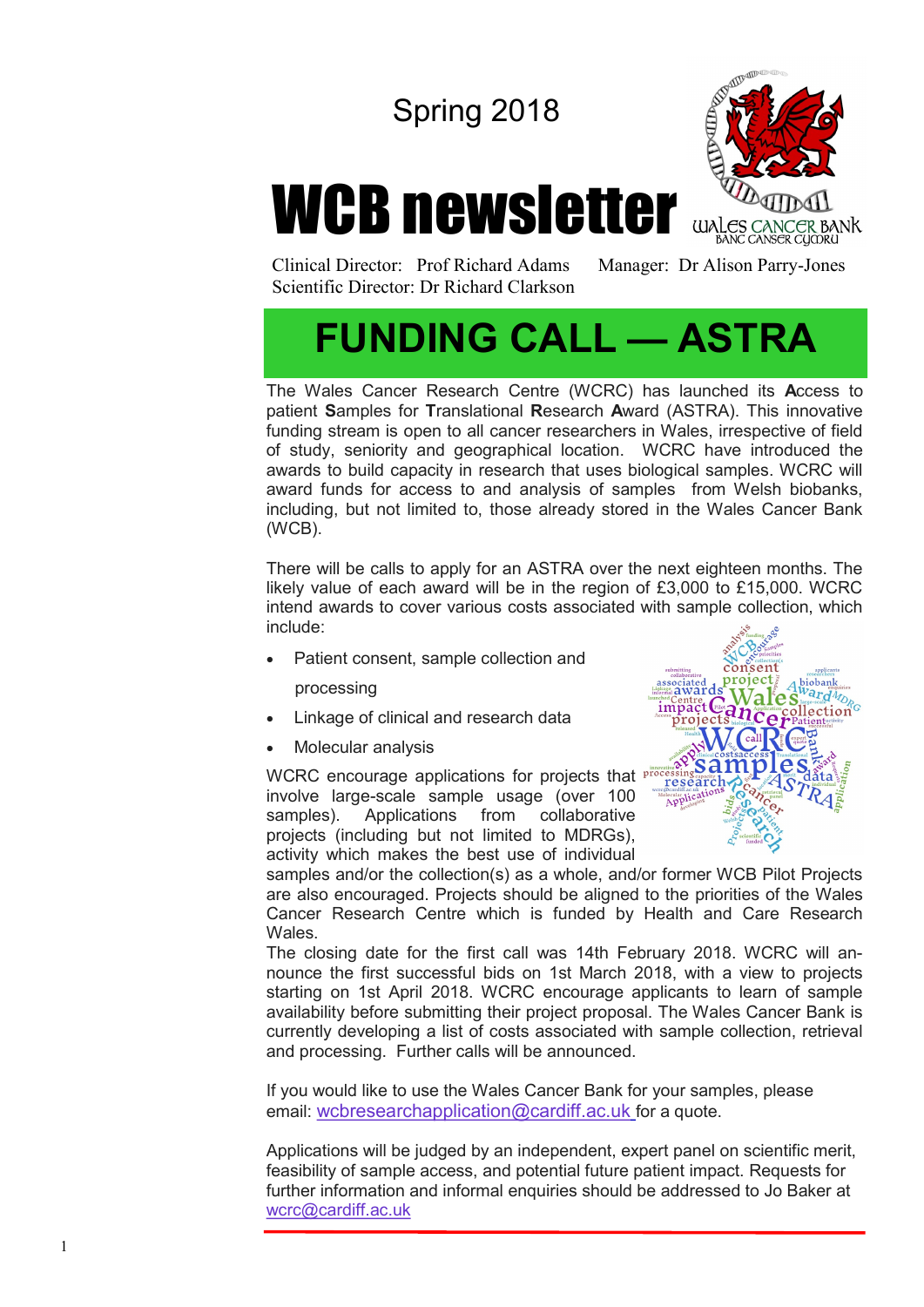## **WCB Team News**

#### **Huge congratulations** to

Professor Malcolm Mason who received an OBE in the Queen's Birthday Honour's list, for services to the NHS and cancer research. Malcolm was the Cancer Research Wales Professor of Clinical Oncology, and has been a clinical researcher for over 30 years.



He has played an integral role in some of the most important and practice-changing clinical trials in prostate cancer in the last few decades. He was the founder of the Wales Cancer Bank which was the UK's first National biobank, and which is still seen as a model, both nationally and internationally.

**WCB Director of Science** Due to her increased commitments at Imperial College, London, Professor Geraldine "Gerry" Thomas has stepped down as WCB's Scientific Director.



Dr Richard Clarkson has taken up the reigns of WCB's Scientific **Director** 

Richard Clarkson is Senior Lecturer in cancer research at the European Cancer Stem Cell Research Institute, University of Cardiff School of

Biosciences. He is also a Theme Lead for Wales Cancer Research Centre.

Richard received his PhD from the Faculty of Medicine, University of Manchester and carried out research at the Universities of Queensland, Edinburgh and Cambridge before moving to Cardiff in 2005. Having worked for more than 10 years on the biology of the mammary gland and the regulation of epithelial cell apoptosis, Richard's research group now focuses on applying this knowledge to identify novel therapeutic strategies to eliminate or modify the cancer cells responsible for the spread of tumours around the body, the main cause of deaths in cancer patients.

Richard was responsible for developing the first tissue collection from breast cancer patients in Wales, which now forms an important part of the WCB portfolio. "He now has active research projects in several tumour types, including breast, prostate and pancreatic cancers".

**New Recruits** 2017 saw two new additions to the WCB research team; Stephanie Coakley who will be working across various sites across Cardiff,

and Ted Lewingco who will be based in UHW. They introduce themselves below.



#### **Stephanie Coakley**

Hello, my name is Stephanie and I joined the Wales Cancer Bank team in August 2017. Having trained as a doctor and worked within the NHS for a number of

years, my interest in research and in particular the field of oncology has bought me to the Wales Cancer Bank and I'm excited to be involved in this important work. I hope I can make a useful contribution towards advances in cancer research and improved patient outcomes.

My role is comprised of two main components, firstly recruiting lung cancer and mesothelioma patients across the UHW, Llandough hospital and Velindre Cancer Centre sites for inclusion in the biobank. Secondly I will be working with clinicians to identify and recruit patients thought to benefit from participation in the Stratified Medicine Programme which is an exciting collaborative project between Cancer Research UK, the NHS and pharmaceutical industry. It aims to use genetic testing to target more personalised treatments for late stage nonsmall cell lung cancer patients as part of the National Lung Matrix trial.

Having previously worked at Velindre and the Gloucestershire Cancer Centres I have first-hand experience of the care of oncology patients and the vital but complex role that chemotherapy, radiotherapy and immunotherapy can play in their treatment. Any new treatments that can be tailored to a patient's individual genetic make up to improve both the quality and quantity of life and reduce unwanted side effects is an exciting project to be involved in.



#### **Ted Lawingco**

Hello, my name is Ted. I graduated from Cardiff University in 2016 with a degree in Biomedical Science. My first job after graduation was in the Biochemistry Department at

Morriston Hospital. I joined the Wales Cancer Bank team in early October 2017 working as a Laboratory Technician in the Clinical Trials section.

I hope my knowledge and previous experience can contribute toward the advancement of cancer research.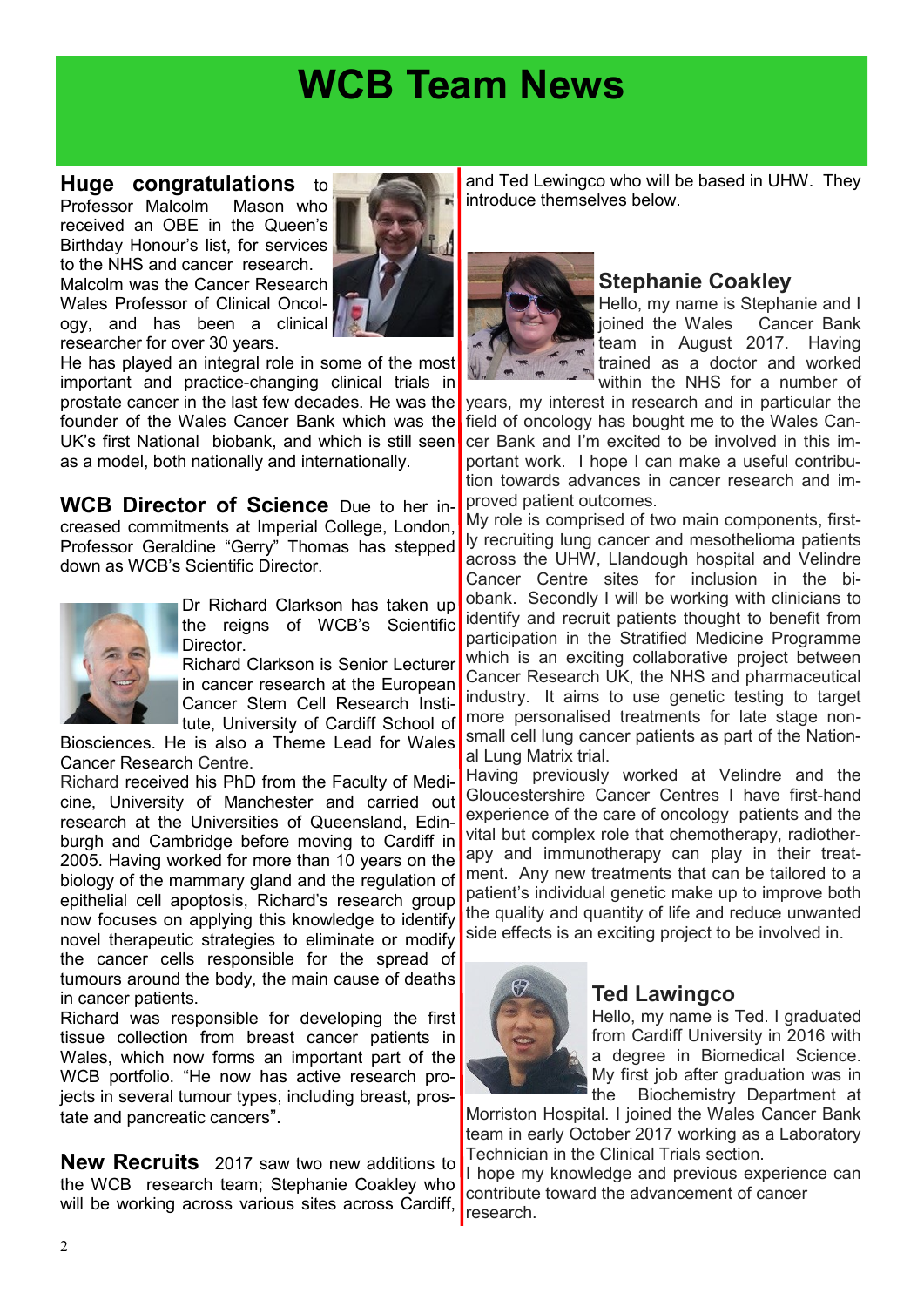### Advances from WCB: How new breakthroughs in cancer research have been facilitated by patients' donated samples...

### **New hope for drug resistant breast cancer**

*Breast tumour samples donated by patients at the Cardiff and Vale breast clinic, Llandough Hospital help identify a new second-line therapy for breast cancer.*

Around 70% of breast cancer patients are diagnosed with *oestrogen-receptor positive disease*, where their breast tumours exhibit high levels of a factor that make the cancers sensitive to the fluctuating levels of oestrogen in the body. Oestrogen receptor positive breast tumour cells become 'addicted' to the oestrogen, replicating uncontrollably to increase tumour size, and potentially promote the spread of tumour cells to other parts of the body.

Treatment of oestrogen receptor positive breast cancer is very effective. *Anti-hormone receptor drugs* such as tamoxifen and fulvestrant block the effects of oestrogen on these tumours, and have significantly improved the survival rates of breast cancer patients. However, around one half of all patients receiving these therapies will, ultimately, become resistant to these drugs and may relapse with secondary breast cancers, which may be more aggressive and unresponsive to further antihormone receptor therapy.

While it may take many years for these tumours to acquire this resistance, once acquired the treatment options for relapsed patients are relatively limited and often involves aggressive chemotherapy. It is recognised therefore that there is a clear need for new *targeted therapies* for this at-risk patient group.

Targeted therapies are 'designer treatments' that are aimed at very specific abnormalities within cancers – that may only be present in a small subset of cancer patients, but are highly effective at treating their disease.

A recent study from a research group at Cardiff University, reported in the international cancer journal *Clinical Cancer Research*  ([clincancerres.aacrjournals.org/content/early/2018/01/20/1078](http://clincancerres.aacrjournals.org/content/early/2018/01/20/1078-0432.CCR-17-1381)- [0432.CCR](http://clincancerres.aacrjournals.org/content/early/2018/01/20/1078-0432.CCR-17-1381)-17-1381) has identified an "Achilles heel" in breast tumours that had previously acquired

resistance to tamoxifen. Using samples donated to WCB by patients attending the Cardiff and Vale Breast Clinic in Llandough, the research group led by Dr Richard Clarkson ([www.cardiff.ac.uk/research/](http://www.cardiff.ac.uk/research/cancer-stem-cell) [cancer](http://www.cardiff.ac.uk/research/cancer-stem-cell)-stem-cell) has shown that 85% of patients who had developed resistance to tamoxifen went on to develop a sensitivity to an unrelated therapeutic agent TRAIL. Intriguingly, patients who did not develop resistance to tamoxifen were not responsive to TRAIL.



Breast tumours grown in the laboratory exhibited different responses to TRAIL depending on whether the tumour cells were sensitive to tamoxifen (TAMS) or had an acquired resistance to tamoxifen (TAMR). From Clin Can Res. http://<br>clincancerres.aacrjournals.org/

content/early/recent

Luke Piggott, the lead investigator on the study, said: "TRAIL is currently not used to treat breast cancer as most breast cancer patients are resistant to it. However, our findings suggest that it could be prescribed for the minority of breast cancer patients who re-present with breast cancer after tamoxifen therapy."

A key finding of this study is that TRAIL is particularly effective at killing the *cancer stem cells* within these tumours (see *WCB Interest: cancer stem cells*) meaning that successful treatment would prevent further relapse and therefore could significantly improve disease-free survival.

"The next step is to test TRAIL in clinical trials" Luke explains. "We hope to lead these trials out of breast clinics across Wales, targeting patients with recurrent disease. We will work closely with WCB during these trials to ensure that we maximize the information on the effects of TRAIL in these selected patients."

WCB's ongoing mission is to facilitate basic, translational and clinical cancer research such as this, helping to provide improved outcomes for cancer patients across Wales and beyond.